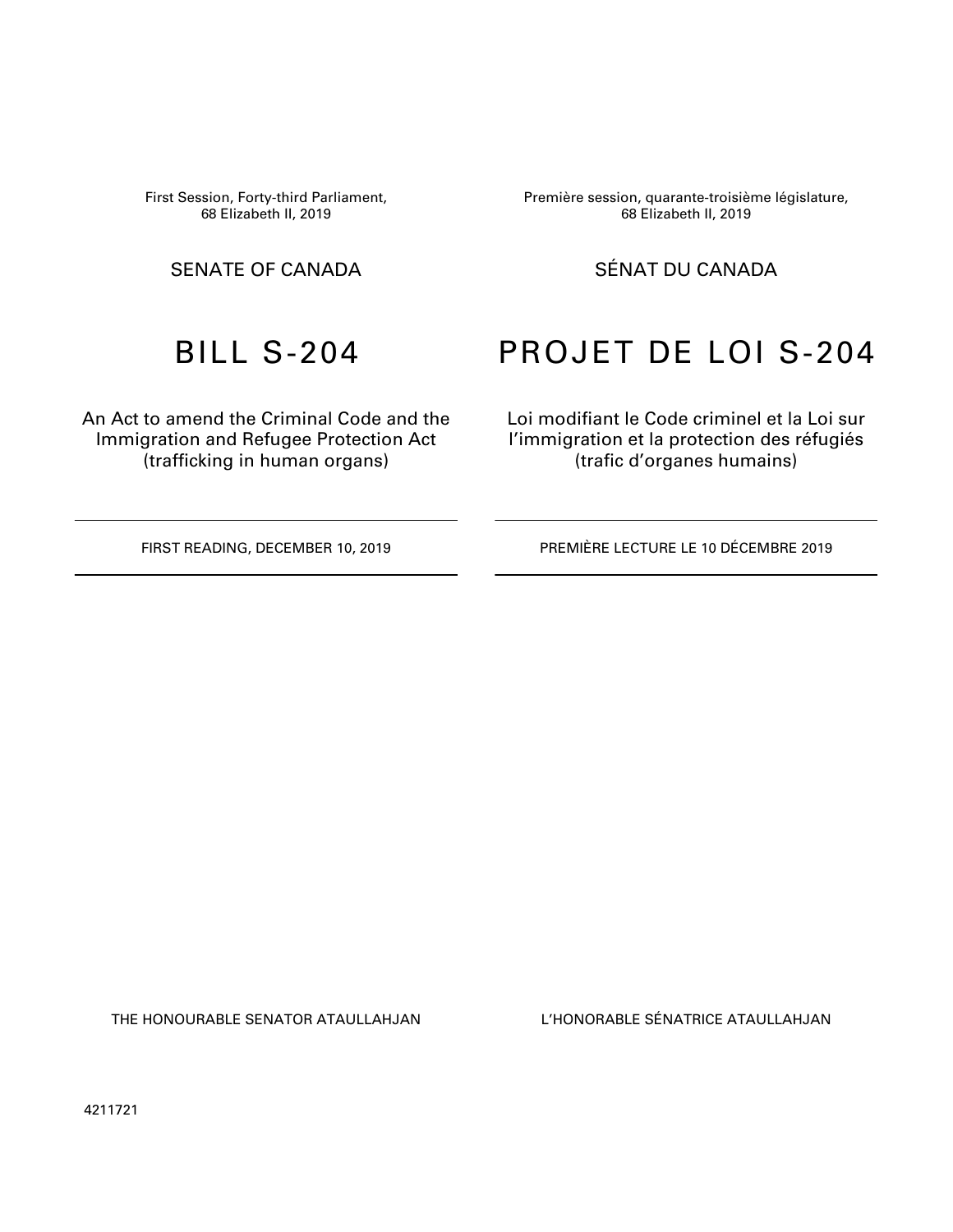#### **SUMMARY**

This enactment amends the *Criminal Code* to create new offences in relation to trafficking in human organs. It also amends the *Immigratiand Refugee Protection Act* to provide that a permanent resident or foreign national is inadmissible to Canada if the Minister of Citizenship and Immigration is of the opinion that they have engaged in any activities relating to trafficking in human organs.

#### **SOMMAIRE**

Le texte modifie le *Code criminel* pour ériger en infraction le trafic d'organes humains. Il modifie en outre la *Loi sur l'immigration et la protection des réfugiés* afin de prévoir que, si le ministre de la Citoyenneté et de l'Immigration est d'avis qu'un résident permanent ou un étranger s'est livré à des activités liées au trafic d'organes humains, le résident permanent ou l'étranger est interdit de territoire.

Available on the Senate of Canada website at the following address: **[www.sencanada.ca/en](http://www.sencanada.ca/en)**

Disponible sur le site Web du Sénat du Canada à l'adresse suivante : **[www.sencanada.ca/fr](http://www.sencanada.ca/fr)**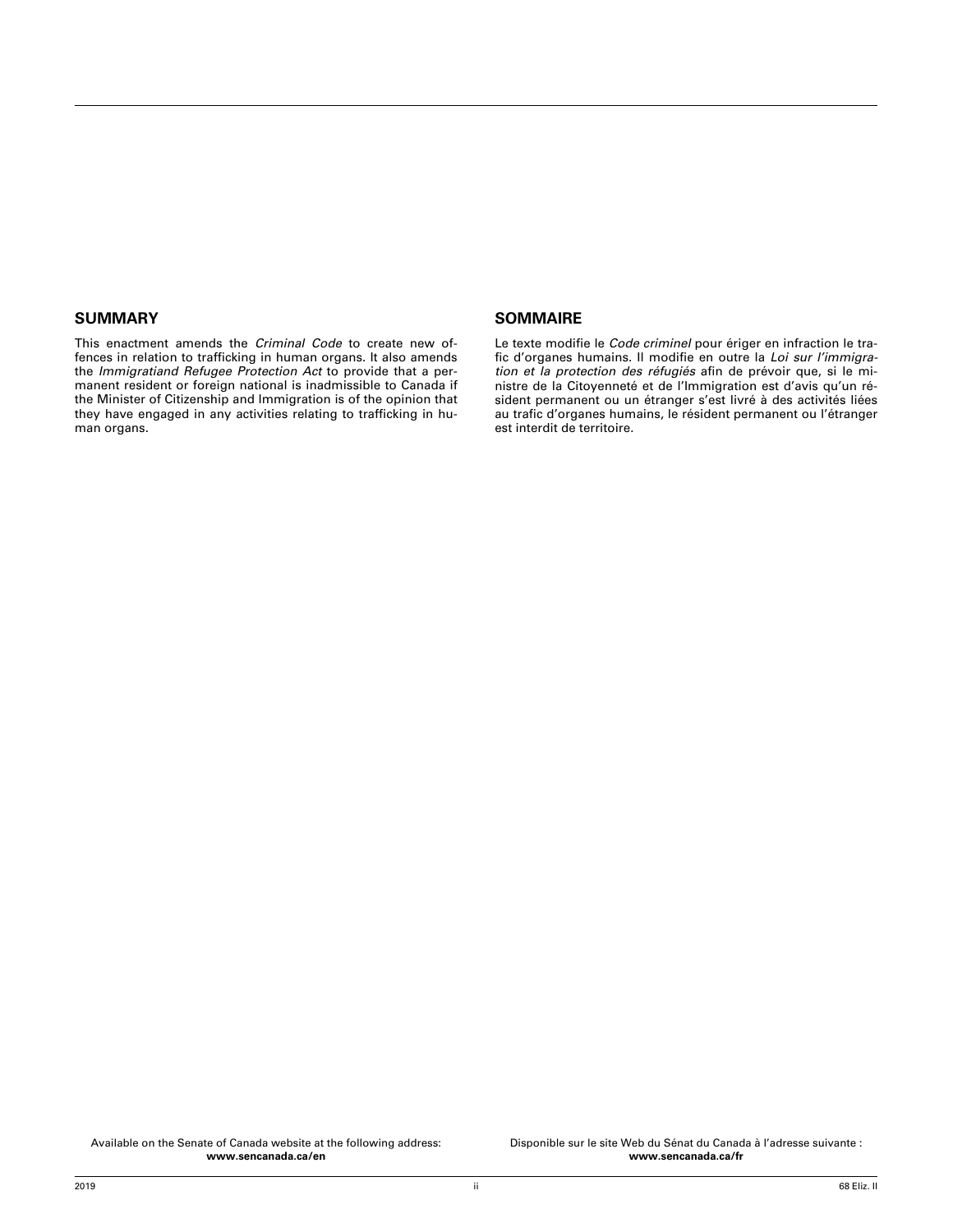1st Session, 43rd Parliament, 68 Elizabeth II, 2019

An Act to amend the Criminal Code and the Immigration and Refugee Protection Act (trafficking in human organs)

Her Majesty, by and with the advice and consent of the Senate and House of Commons of Canada, enacts as follows:

### R.S., c. C-46 Criminal Code

1 (1) **Section 7 of the** *Criminal Code* **is amended by adding the following after subsection (4.11):** 5

### **Offence outside Canada**

(4.2) Despite anything in this Act or any other Act, a person who commits an act or omission outside Canada that, if committed in Canada, would be an offence under section 240.1 is deemed to commit that act or omission in Canada if the person is a Canadian citizen or a perma- 10 nent resident within the meaning of subsection 2(1) of the *Immigration and Refugee Protection Act.*

#### (2) **Subsection 7(4.3) of the Act is replaced by the following:**

### **Consent of Attorney General**

(4.3) Proceedings with respect to an act or omission 15 deemed to have been committed in Canada under subsection (4.1) or (4.2) may only be instituted with the consent of the Attorney General.

#### 2 **The Act is amended by adding the following after section 240:** 20

# Trafficking in Human Organs

### **Removal without informed consent**

240.1 (1) Everyone commits an offence who

1<sup>re</sup> session, 43<sup>e</sup> législature, 68 Elizabeth II, 2019

SENATE OF CANADA SÉNAT DU CANADA

## **BILL S-204 PROJET DE LOI S-204**

Loi modifiant le Code criminel et la Loi sur l'immigration et la protection des réfugiés (trafic d'organes humains)

Sa Majesté, de l'avis et avec le consentement du Sénat et de la Chambre des communes du Canada, édicte :

L.R., ch. C-46

# Code criminel

1 (1) **L'article 7 du** *Code criminel* **est modifié par adjonction, après le paragraphe (4.11), de ce qui** 5 **suit :**

#### **Infraction commise à l'étranger**

(4.2) Malgré les autres dispositions de la présente loi ou toute autre loi, le citoyen canadien ou le résident permanent au sens du paragraphe 2(1) de la *Loi sur l'immigration et la protection des réfugiés* qui, à l'étranger, est 10 l'auteur d'un fait — acte ou omission — qui, s'il était commis au Canada, constituerait une infraction à l'article 240.1 est réputé l'avoir commis au Canada.

#### (2) **Le paragraphe 7(4.3) de la même loi est remplacé par ce qui suit :** 15

### **Consentement du procureur général**

(4.3) Les procédures relatives à un acte ou une omission réputés avoir été commis au Canada aux termes des paragraphes (4.1) ou (4.2) ne peuvent être engagées qu'avec le consentement du procureur général.

2 **La même loi est modifiée par adjonction, après** 20 **l'article 240, de ce qui suit :**

# Trafic d'organes humains

### **Prélèvement sans consentement éclairé**

240.1 (1) Commet une infraction quiconque, selon le cas :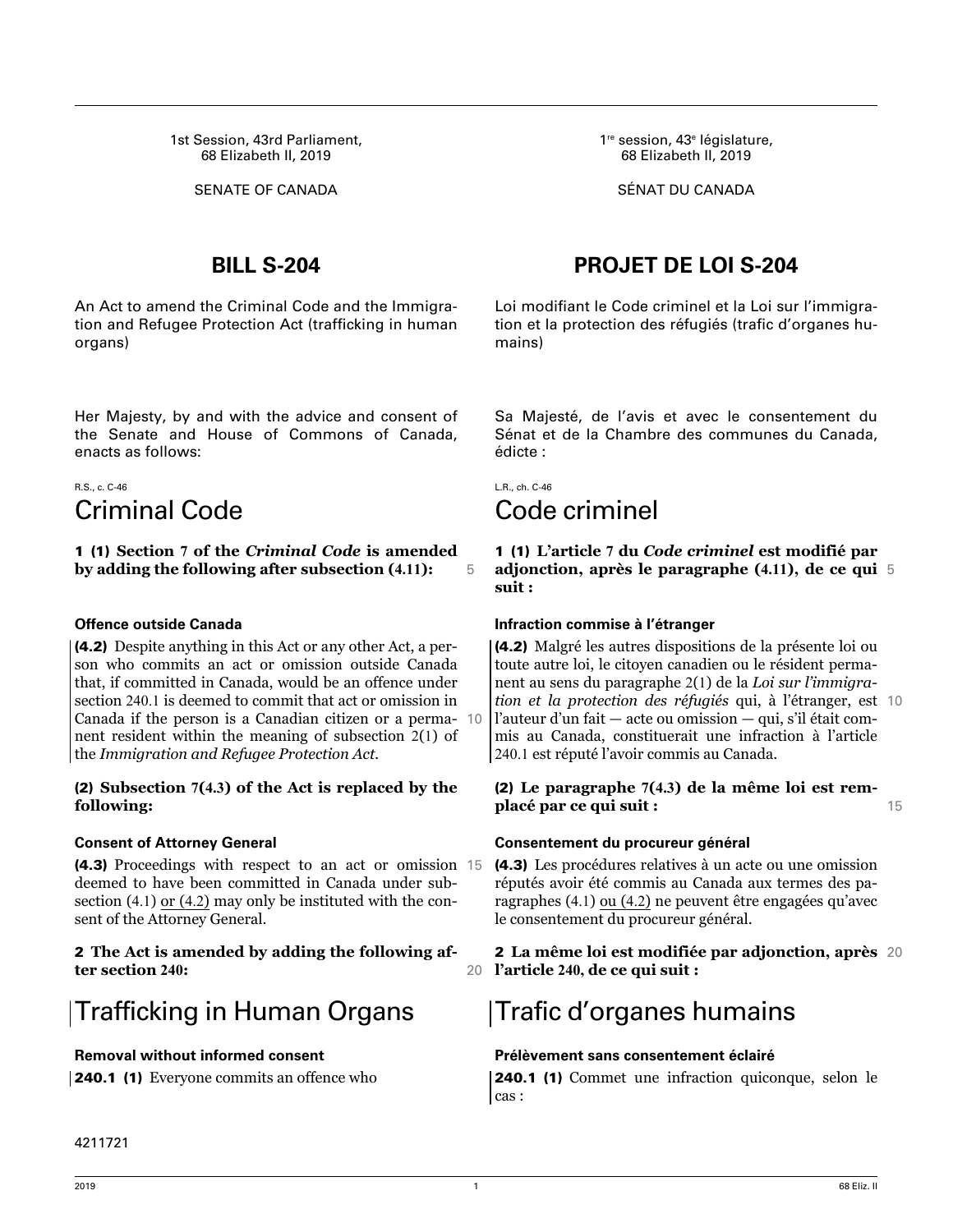(a) obtains an organ to be transplanted into their body or into the body of another person, knowing that the person from whom it was removed or a person lawfully authorized to consent on behalf of the person from whom it was removed did not give informed consent 5 to the removal, or being reckless as to whether or not such consent was given;

(b) carries out, participates in or facilitates the removal of an organ from the body of another person, knowing that the person from whom it was removed 10 or a person lawfully authorized to consent on behalf of the person from whom it was removed did not give informed consent to the removal, or being reckless as to whether or not such consent was given; or

(c) does anything in connection with the removal of 15 an organ from the body of another person on behalf of, at the direction of or in association with the person who removes the organ, knowing that the person from whom it was removed or a person lawfully authorized to consent on behalf of the person from whom it was 20 removed did not give informed consent to the removal, or being reckless as to whether or not such consent was given.

### **Financial transaction**

(2) Everyone commits an offence who obtains or participates in or facilitates the obtaining of an organ from the 25 body of another person for the purposes of having that organ transplanted into their body or the body of another person, knowing that it was obtained for consideration or being reckless as to whether or not it was obtained for consideration. 30

### **Punishment**

(3) Everyone who commits an offence under subsection (1) or (2) is guilty of an indictable offence and liable to imprisonment for a term of not more than 14 years.

#### 2001, c. 27

# Immigration and Refugee Protection Act

#### 3 **Subsection 35(1) of the** *Immigration and Refugee Protection Act* **is amended by adding the** 35 **following after paragraph (c):**

(c.1) having engaged in conduct that would, in the opinion of the Minister, constitute an offence under section 240.1 of the *Criminal Code*;

a) obtient un organe à des fins de greffe sur lui ou sur un tiers sachant que le prélèvement est fait sans le consentement éclairé de la personne sur qui l'organe est prélevé ou de la personne légalement autorisée à y consentir pour elle, ou ne se souciant pas de savoir si 5 ce consentement a été donné;

b) se livre ou participe au prélèvement d'un organe sur une autre personne, ou facilite pareil prélèvement, sachant que le prélèvement est fait sans le consentement éclairé de la personne sur qui l'organe est préle- 10 vé ou de la personne légalement autorisée à y consentir pour elle, ou ne se souciant pas de savoir si ce consentement a été donné;

c) fait quelque chose, relativement au prélèvement d'un organe sur une autre personne, au nom de la per- 15 sonne qui prélève l'organe — ou sous sa direction ou en collaboration avec celle-ci — sachant que le prélèvement est fait sans le consentement éclairé de la personne sur qui l'organe est prélevé ou de la personne légalement autorisée à y consentir pour elle, ou ne se 20 souciant pas de savoir si ce consentement a été donné.

### **Opération financière**

(2) Commet une infraction quiconque obtient un organe d'une autre personne à des fins de greffe sur lui ou sur un tiers, ou participe à l'obtention de l'organe ou la facilite, sachant que l'organe a été obtenu pour contrepartie ou 25 ne se souciant pas de savoir qu'il a été obtenu pour contrepartie.

### **Peine**

(3) Quiconque commet une infraction prévue aux paragraphes (1) ou (2) est coupable d'un acte criminel et passible d'un emprisonnement maximal de quatorze ans. 30

#### 2001, ch. 27

# Loi sur l'immigration et la protection des réfugiés

#### 3 **Le paragraphe 35(1) de la** *Loi sur l'immigration et la protection des réfugiés* **est modifié par adjonction, après l'alinéa c), de ce qui suit :**

c.1) avoir eu un comportement qui, de l'avis du ministre, constituerait une infraction à l'article 240.1 du 35 *Code criminel*;